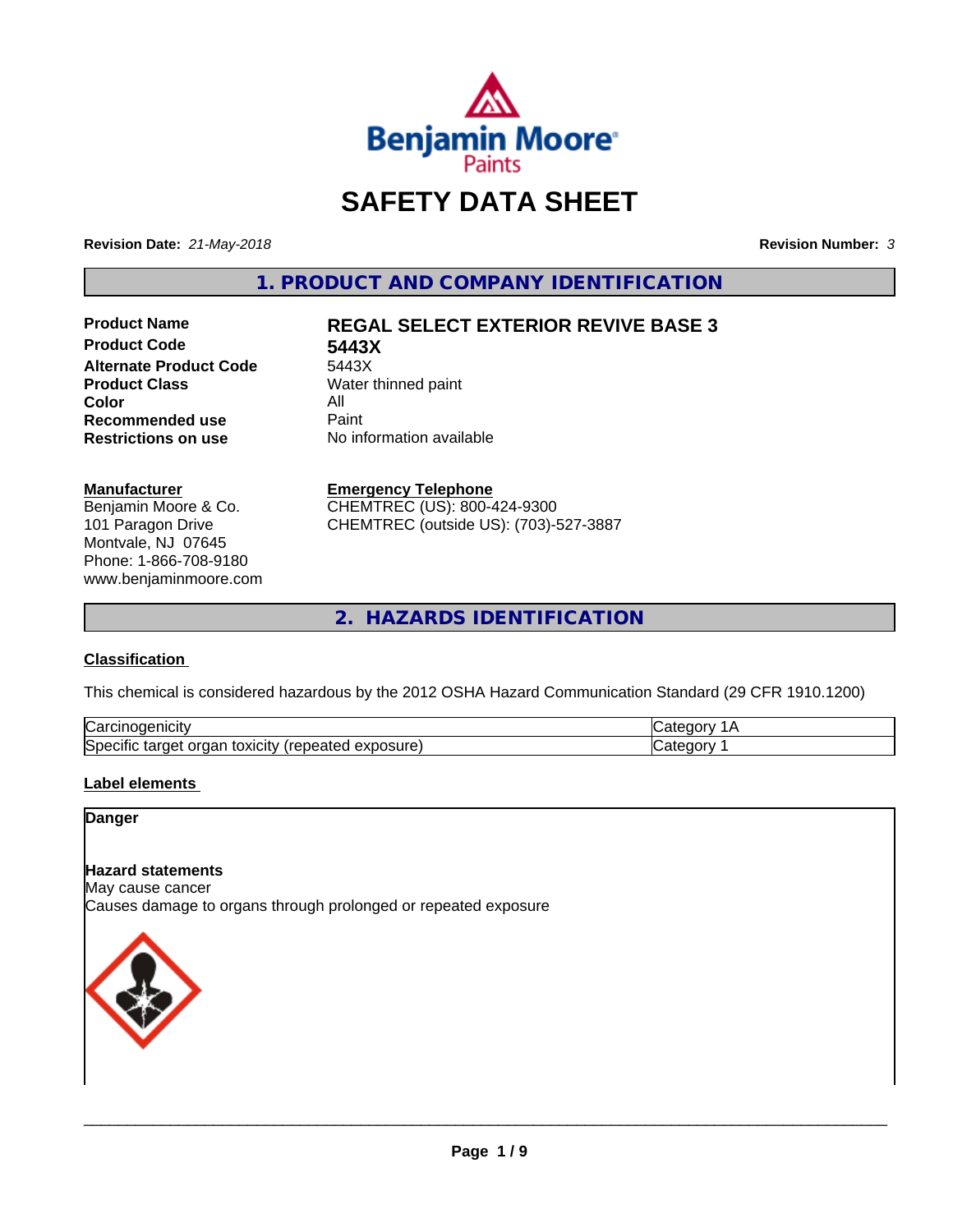# **Appearance** liquid

# **Precautionary Statements - Prevention**

Obtain special instructions before use Do not handle until all safety precautions have been read and understood Use personal protective equipment as required Do not breathe dust/fume/gas/mist/vapors/spray Wash face, hands and any exposed skin thoroughly after handling Do not eat, drink or smoke when using this product

### **Precautionary Statements - Response**

IF exposed or concerned: Get medical advice/attention

#### **Precautionary Statements - Storage**

Store locked up

### **Precautionary Statements - Disposal**

Dispose of contents/container to an approved waste disposal plant

# **Hazards not otherwise classified (HNOC)**

Not applicable

# **Other information**

No information available

# **3. COMPOSITION INFORMATION ON COMPONENTS**

 $\overline{\phantom{a}}$  ,  $\overline{\phantom{a}}$  ,  $\overline{\phantom{a}}$  ,  $\overline{\phantom{a}}$  ,  $\overline{\phantom{a}}$  ,  $\overline{\phantom{a}}$  ,  $\overline{\phantom{a}}$  ,  $\overline{\phantom{a}}$  ,  $\overline{\phantom{a}}$  ,  $\overline{\phantom{a}}$  ,  $\overline{\phantom{a}}$  ,  $\overline{\phantom{a}}$  ,  $\overline{\phantom{a}}$  ,  $\overline{\phantom{a}}$  ,  $\overline{\phantom{a}}$  ,  $\overline{\phantom{a}}$ 

| Chemical name                   | <b>CAS No.</b> | Weight-% |
|---------------------------------|----------------|----------|
| Silica, crystalline             | 14808-60-7     | ∠u       |
| Titanium dioxide                | 13463-67-7     |          |
| Zinc oxide                      | 1314-13-2      |          |
| Sodium C14-C16 olefin sulfonate | 68439-57-6     | U.5      |

|                                                  | 4. FIRST AID MEASURES                                                                                    |
|--------------------------------------------------|----------------------------------------------------------------------------------------------------------|
| <b>General Advice</b>                            | No hazards which require special first aid measures.                                                     |
| <b>Eye Contact</b>                               | Rinse thoroughly with plenty of water for at least 15 minutes and consult a<br>physician.                |
| <b>Skin Contact</b>                              | Wash off immediately with soap and plenty of water while removing all<br>contaminated clothes and shoes. |
| <b>Inhalation</b>                                | Move to fresh air. If symptoms persist, call a physician.                                                |
| Ingestion                                        | Clean mouth with water and afterwards drink plenty of water. Consult a physician<br>if necessary.        |
| <b>Most Important</b><br><b>Symptoms/Effects</b> | None known.                                                                                              |
| <b>Notes To Physician</b>                        | Treat symptomatically.                                                                                   |

 $\overline{\phantom{a}}$  ,  $\overline{\phantom{a}}$  ,  $\overline{\phantom{a}}$  ,  $\overline{\phantom{a}}$  ,  $\overline{\phantom{a}}$  ,  $\overline{\phantom{a}}$  ,  $\overline{\phantom{a}}$  ,  $\overline{\phantom{a}}$  ,  $\overline{\phantom{a}}$  ,  $\overline{\phantom{a}}$  ,  $\overline{\phantom{a}}$  ,  $\overline{\phantom{a}}$  ,  $\overline{\phantom{a}}$  ,  $\overline{\phantom{a}}$  ,  $\overline{\phantom{a}}$  ,  $\overline{\phantom{a}}$ 

**Odor** little or no odor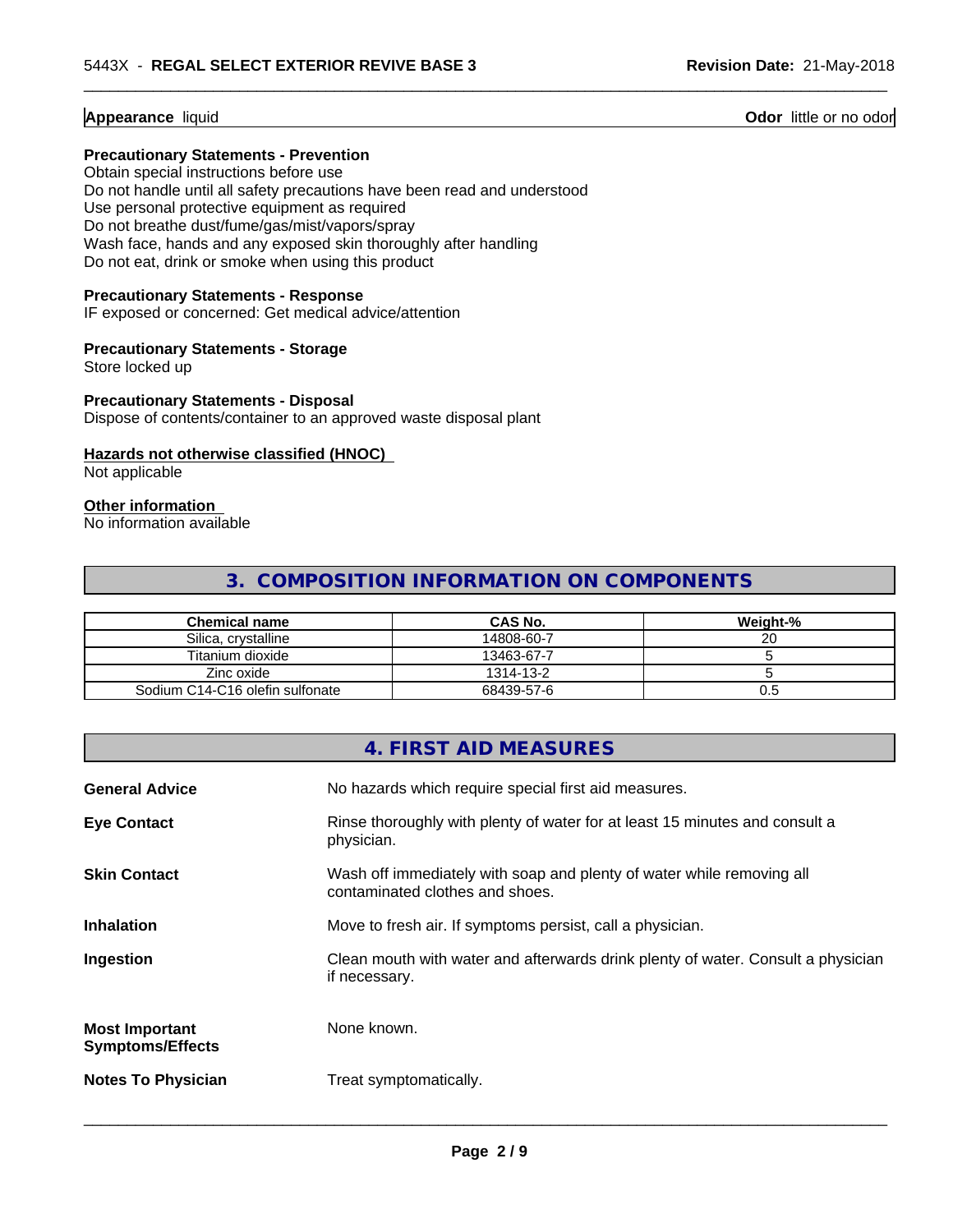# **5. FIRE-FIGHTING MEASURES**

 $\overline{\phantom{a}}$  ,  $\overline{\phantom{a}}$  ,  $\overline{\phantom{a}}$  ,  $\overline{\phantom{a}}$  ,  $\overline{\phantom{a}}$  ,  $\overline{\phantom{a}}$  ,  $\overline{\phantom{a}}$  ,  $\overline{\phantom{a}}$  ,  $\overline{\phantom{a}}$  ,  $\overline{\phantom{a}}$  ,  $\overline{\phantom{a}}$  ,  $\overline{\phantom{a}}$  ,  $\overline{\phantom{a}}$  ,  $\overline{\phantom{a}}$  ,  $\overline{\phantom{a}}$  ,  $\overline{\phantom{a}}$ 

| <b>Suitable Extinguishing Media</b>                                              | Use extinguishing measures that are appropriate to local<br>circumstances and the surrounding environment.                                   |  |
|----------------------------------------------------------------------------------|----------------------------------------------------------------------------------------------------------------------------------------------|--|
| <b>Protective Equipment And Precautions For</b><br><b>Firefighters</b>           | As in any fire, wear self-contained breathing apparatus<br>pressure-demand, MSHA/NIOSH (approved or equivalent)<br>and full protective gear. |  |
| <b>Specific Hazards Arising From The Chemical</b>                                | Closed containers may rupture if exposed to fire or<br>extreme heat.                                                                         |  |
| <b>Sensitivity To Mechanical Impact</b>                                          | No.                                                                                                                                          |  |
| <b>Sensitivity To Static Discharge</b>                                           | No.                                                                                                                                          |  |
| <b>Flash Point Data</b><br>Flash Point (°F)<br>Flash Point (°C)<br><b>Method</b> | Not applicable<br>Not applicable<br>Not applicable                                                                                           |  |
| <b>Flammability Limits In Air</b>                                                |                                                                                                                                              |  |
| Lower flammability limit:<br><b>Upper flammability limit:</b>                    | Not applicable<br>Not applicable                                                                                                             |  |
| <b>NFPA</b><br>Health: 1<br>Flammability: 0                                      | <b>Instability: 0</b><br><b>Special: Not Applicable</b>                                                                                      |  |
| <b>NFPA Legend</b>                                                               |                                                                                                                                              |  |

- 0 Not Hazardous
- 1 Slightly
- 2 Moderate
- 3 High
- 4 Severe

*The ratings assigned are only suggested ratings, the contractor/employer has ultimate responsibilities for NFPA ratings where this system is used.*

*Additional information regarding the NFPA rating system is available from the National Fire Protection Agency (NFPA) at www.nfpa.org.*

# **6. ACCIDENTAL RELEASE MEASURES**

| <b>Personal Precautions</b>      | Avoid contact with skin, eyes and clothing. Ensure adequate ventilation.                             |
|----------------------------------|------------------------------------------------------------------------------------------------------|
| <b>Other Information</b>         | Prevent further leakage or spillage if safe to do so.                                                |
| <b>Environmental precautions</b> | See Section 12 for additional Ecological Information.                                                |
| <b>Methods For Clean-Up</b>      | Soak up with inert absorbent material. Sweep up and shovel into suitable<br>containers for disposal. |

# **7. HANDLING AND STORAGE**

Handling **Handling Avoid contact with skin, eyes and clothing. Avoid breathing vapors, spray mists or**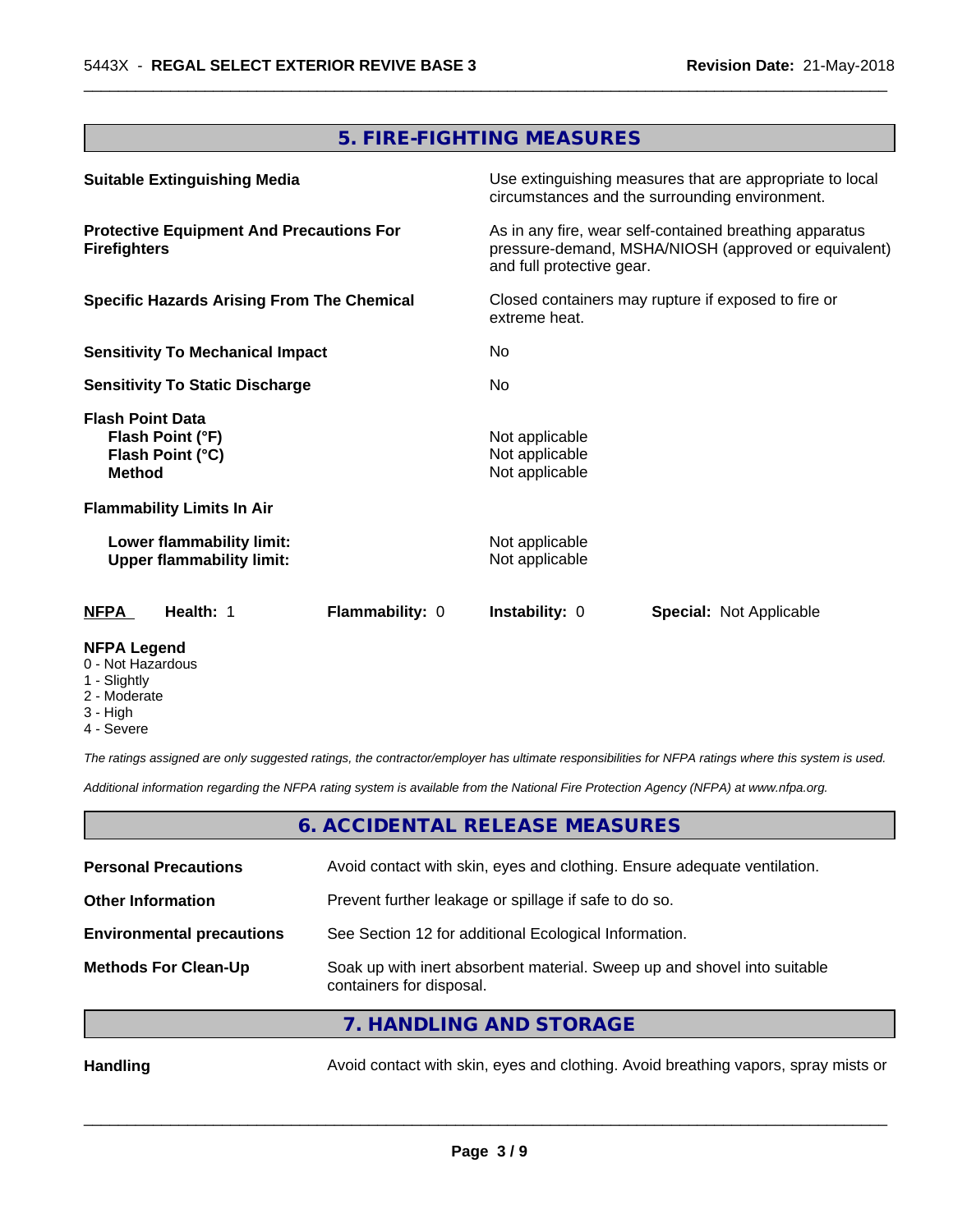sanding dust. In case of insufficient ventilation, wear suitable respiratory equipment.

 $\overline{\phantom{a}}$  ,  $\overline{\phantom{a}}$  ,  $\overline{\phantom{a}}$  ,  $\overline{\phantom{a}}$  ,  $\overline{\phantom{a}}$  ,  $\overline{\phantom{a}}$  ,  $\overline{\phantom{a}}$  ,  $\overline{\phantom{a}}$  ,  $\overline{\phantom{a}}$  ,  $\overline{\phantom{a}}$  ,  $\overline{\phantom{a}}$  ,  $\overline{\phantom{a}}$  ,  $\overline{\phantom{a}}$  ,  $\overline{\phantom{a}}$  ,  $\overline{\phantom{a}}$  ,  $\overline{\phantom{a}}$ 

**Storage** Keep container tightly closed. Keep out of the reach of children.

**Incompatible Materials** No information available

**8. EXPOSURE CONTROLS/PERSONAL PROTECTION**

#### **Exposure Limits**

| <b>Chemical name</b> | <b>ACGIH TLV</b>                | <b>OSHA PEL</b>    |
|----------------------|---------------------------------|--------------------|
| Silica, crystalline  | $0.025$ mg/m <sup>3</sup> - TWA |                    |
| Titanium dioxide     | 10 mg/m $3$ - TWA               | 15 mg/m $3$ - TWA  |
| Zinc oxide           | 2 mg/m <sup>3</sup> - TWA       | 5 mg/m $^3$ - TWA  |
|                      | 10 mg/m $3$ - STEL              | 15 mg/m $^3$ - TWA |

#### **Legend**

ACGIH - American Conference of Governmental Industrial Hygienists Exposure Limits OSHA - Occupational Safety & Health Administration Exposure Limits N/E - Not Established

**Engineering Measures** Ensure adequate ventilation, especially in confined areas.

### **Personal Protective Equipment**

| <b>Eye/Face Protection</b>    | Safety glasses with side-shields.                                        |
|-------------------------------|--------------------------------------------------------------------------|
| <b>Skin Protection</b>        | Protective gloves and impervious clothing.                               |
| <b>Respiratory Protection</b> | In case of insufficient ventilation wear suitable respiratory equipment. |
| <b>Hygiene Measures</b>       | Avoid contact with skin, eyes and clothing. Remove and wash contaminated |

**9. PHYSICAL AND CHEMICAL PROPERTIES**

clothing before re-use. Wash thoroughly after handling.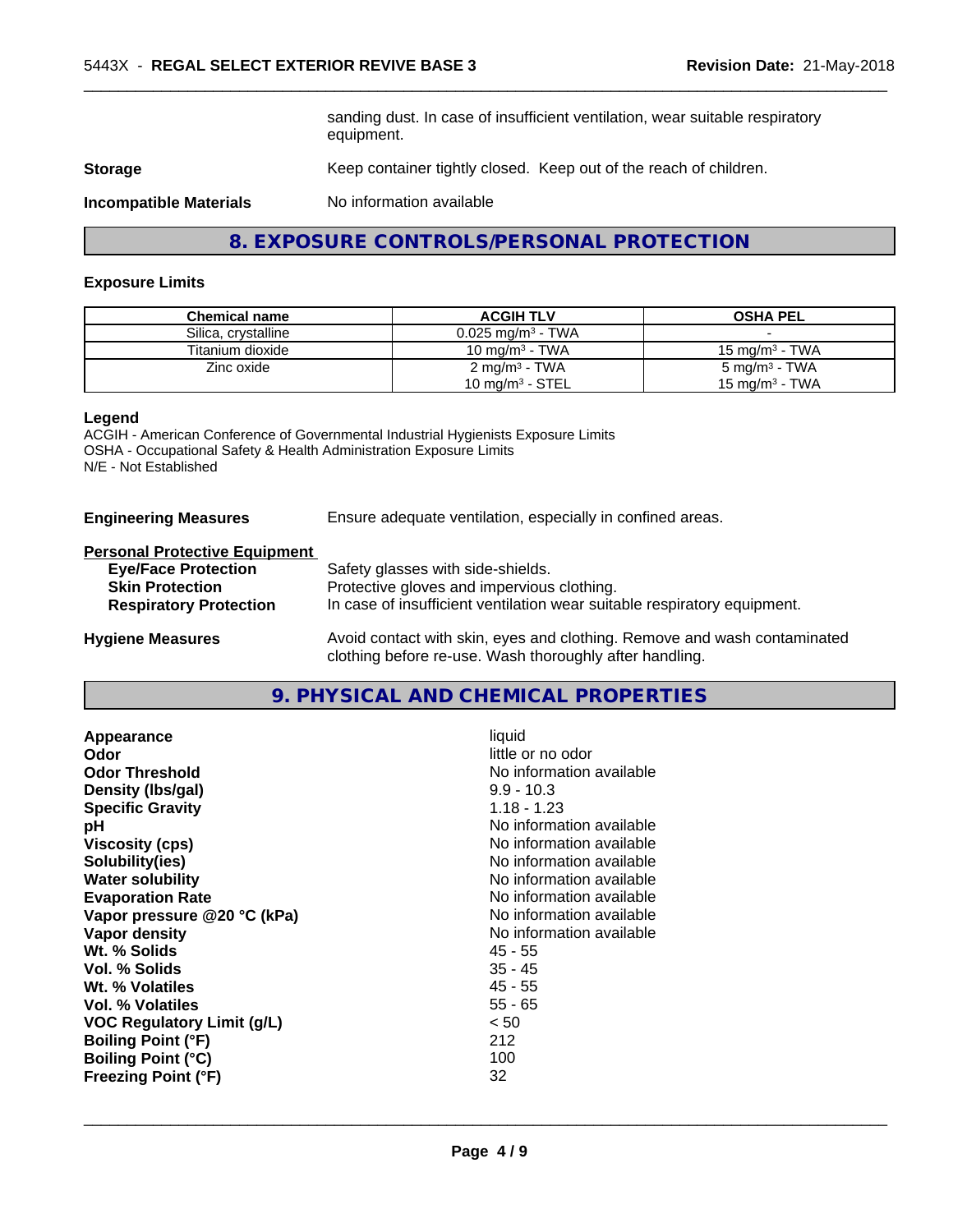- **Freezing Point (°C)** 0 **Flash Point (°F)**<br> **Flash Point (°C)**<br> **Flash Point (°C)**<br> **C** Not applicable **Flash Point (°C)**<br>Method **Flammability (solid, gas)**<br> **Commability limit:**<br>
Upper flammability limit:<br>
Not applicable **Upper flammability limit:**<br> **Lower flammability limit:**<br>
Not applicable<br>
Not applicable **Lower flammability limit:**<br> **Autoignition Temperature (°F)**<br>
Mo information available **Autoignition Temperature (°F)**<br> **Autoignition Temperature (°C)** No information available **Autoignition Temperature (°C)**<br> **Decomposition Temperature (°F)** No information available **Decomposition Temperature (°F) Decomposition Temperature (°C)** No information available
	- **Not applicable**<br>Not applicable **No information available**

 $\overline{\phantom{a}}$  ,  $\overline{\phantom{a}}$  ,  $\overline{\phantom{a}}$  ,  $\overline{\phantom{a}}$  ,  $\overline{\phantom{a}}$  ,  $\overline{\phantom{a}}$  ,  $\overline{\phantom{a}}$  ,  $\overline{\phantom{a}}$  ,  $\overline{\phantom{a}}$  ,  $\overline{\phantom{a}}$  ,  $\overline{\phantom{a}}$  ,  $\overline{\phantom{a}}$  ,  $\overline{\phantom{a}}$  ,  $\overline{\phantom{a}}$  ,  $\overline{\phantom{a}}$  ,  $\overline{\phantom{a}}$ 

# **10. STABILITY AND REACTIVITY**

| <b>Reactivity</b>                       | Not Applicable                           |
|-----------------------------------------|------------------------------------------|
| <b>Chemical Stability</b>               | Stable under normal conditions.          |
| <b>Conditions to avoid</b>              | Prevent from freezing.                   |
| <b>Incompatible Materials</b>           | No materials to be especially mentioned. |
| <b>Hazardous Decomposition Products</b> | None under normal use.                   |
| Possibility of hazardous reactions      | None under normal conditions of use.     |

# **11. TOXICOLOGICAL INFORMATION**

| <b>Product Information</b>                                                                                                                |                                                                                                                                                                                                                                                  |
|-------------------------------------------------------------------------------------------------------------------------------------------|--------------------------------------------------------------------------------------------------------------------------------------------------------------------------------------------------------------------------------------------------|
| Information on likely routes of exposure                                                                                                  |                                                                                                                                                                                                                                                  |
|                                                                                                                                           | Principal Routes of Exposure Eye contact, skin contact and inhalation.                                                                                                                                                                           |
| <b>Acute Toxicity</b>                                                                                                                     |                                                                                                                                                                                                                                                  |
| <b>Product Information</b>                                                                                                                | No information available                                                                                                                                                                                                                         |
|                                                                                                                                           | Symptoms related to the physical, chemical and toxicological characteristics                                                                                                                                                                     |
| Symptoms                                                                                                                                  | No information available                                                                                                                                                                                                                         |
|                                                                                                                                           | Delayed and immediate effects as well as chronic effects from short and long-term exposure                                                                                                                                                       |
| Eye contact<br>Skin contact                                                                                                               | May cause slight irritation.<br>Substance may cause slight skin irritation. Prolonged or repeated contact may dry<br>skin and cause irritation.                                                                                                  |
| Inhalation<br>Ingestion<br><b>Sensitization</b><br><b>Neurological Effects</b><br><b>Mutagenic Effects</b><br><b>Reproductive Effects</b> | May cause irritation of respiratory tract.<br>Ingestion may cause gastrointestinal irritation, nausea, vomiting and diarrhea.<br>No information available<br>No information available.<br>No information available.<br>No information available. |
|                                                                                                                                           |                                                                                                                                                                                                                                                  |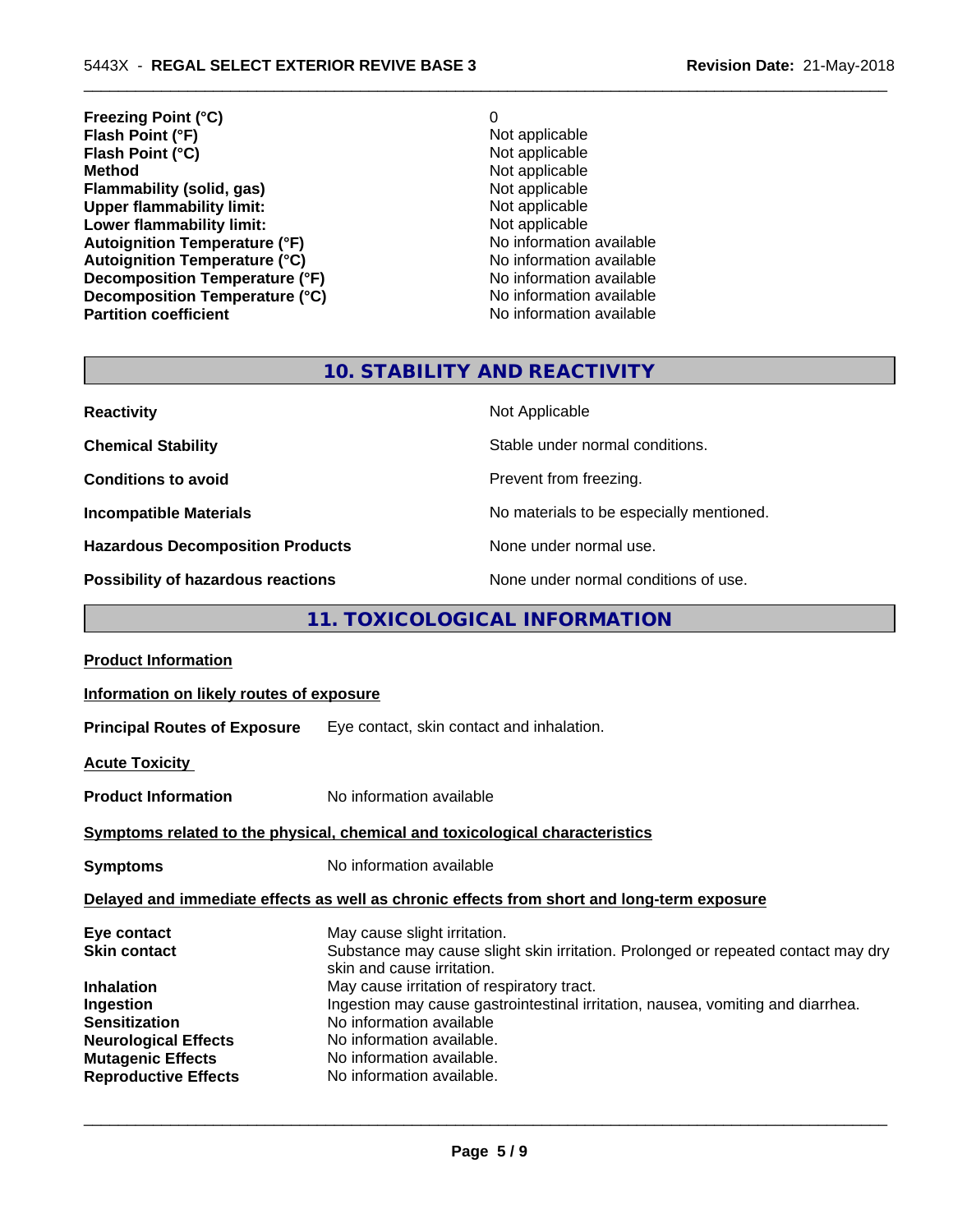| <b>Developmental Effects</b>    | No information available.                                                  |
|---------------------------------|----------------------------------------------------------------------------|
| <b>Target organ effects</b>     | No information available.                                                  |
| <b>STOT - single exposure</b>   | No information available.                                                  |
| <b>STOT - repeated exposure</b> | Causes damage to organs through prolonged or repeated exposure if inhaled. |
| Other adverse effects           | No information available.                                                  |
| <b>Aspiration Hazard</b>        | No information available                                                   |

 $\overline{\phantom{a}}$  ,  $\overline{\phantom{a}}$  ,  $\overline{\phantom{a}}$  ,  $\overline{\phantom{a}}$  ,  $\overline{\phantom{a}}$  ,  $\overline{\phantom{a}}$  ,  $\overline{\phantom{a}}$  ,  $\overline{\phantom{a}}$  ,  $\overline{\phantom{a}}$  ,  $\overline{\phantom{a}}$  ,  $\overline{\phantom{a}}$  ,  $\overline{\phantom{a}}$  ,  $\overline{\phantom{a}}$  ,  $\overline{\phantom{a}}$  ,  $\overline{\phantom{a}}$  ,  $\overline{\phantom{a}}$ 

### **Numerical measures of toxicity**

### **The following values are calculated based on chapter 3.1 of the GHS document**

**ATEmix (oral)** 2915 mg/kg

### **Component Information**

Silica, crystalline LD50 Oral: 500 mg/kg (Rat) Titanium dioxide LD50 Oral: > 10000 mg/kg (Rat) Zinc oxide LD50 Oral: 5000 mg/kg (Rat) LC50 Inhalation (Dust):  $> 5700$  mg/m<sup>3</sup> (Rat, 4 hr.)

### **Carcinogenicity**

*The information below indicateswhether each agency has listed any ingredient as a carcinogen:.*

| <b>Chemical name</b> | <b>IARC</b>         | <b>NTP</b>  | <b>OSHA</b> |
|----------------------|---------------------|-------------|-------------|
|                      | Fuman Carcinogen    | Known Human | Listed      |
| Silica, crystalline  |                     | Carcinogen  |             |
|                      | 2B - Possible Human |             | Listed      |
| Titanium dioxide     | Carcinogen          |             |             |

• Crystalline Silica has been determined to be carcinogenic to humans by IARC (1) when in respirable form. Risk of cancer depends on duration and level of inhalation exposure to spray mist or dust from sanding the dried paint.

• Although IARC has classified titanium dioxide as possibly carcinogenic to humans (2B), their summary concludes: "No significant exposure to titanium dioxide is thought to occur during the use of products in which titanium dioxide is bound to other materials, such as paint."

### **Legend**

IARC - International Agency for Research on Cancer NTP - National Toxicity Program OSHA - Occupational Safety & Health Administration

**12. ECOLOGICAL INFORMATION**

# **Ecotoxicity Effects**

The environmental impact of this product has not been fully investigated.

# **Product Information**

### **Acute Toxicity to Fish**

No information available

#### **Acute Toxicity to Aquatic Invertebrates**

No information available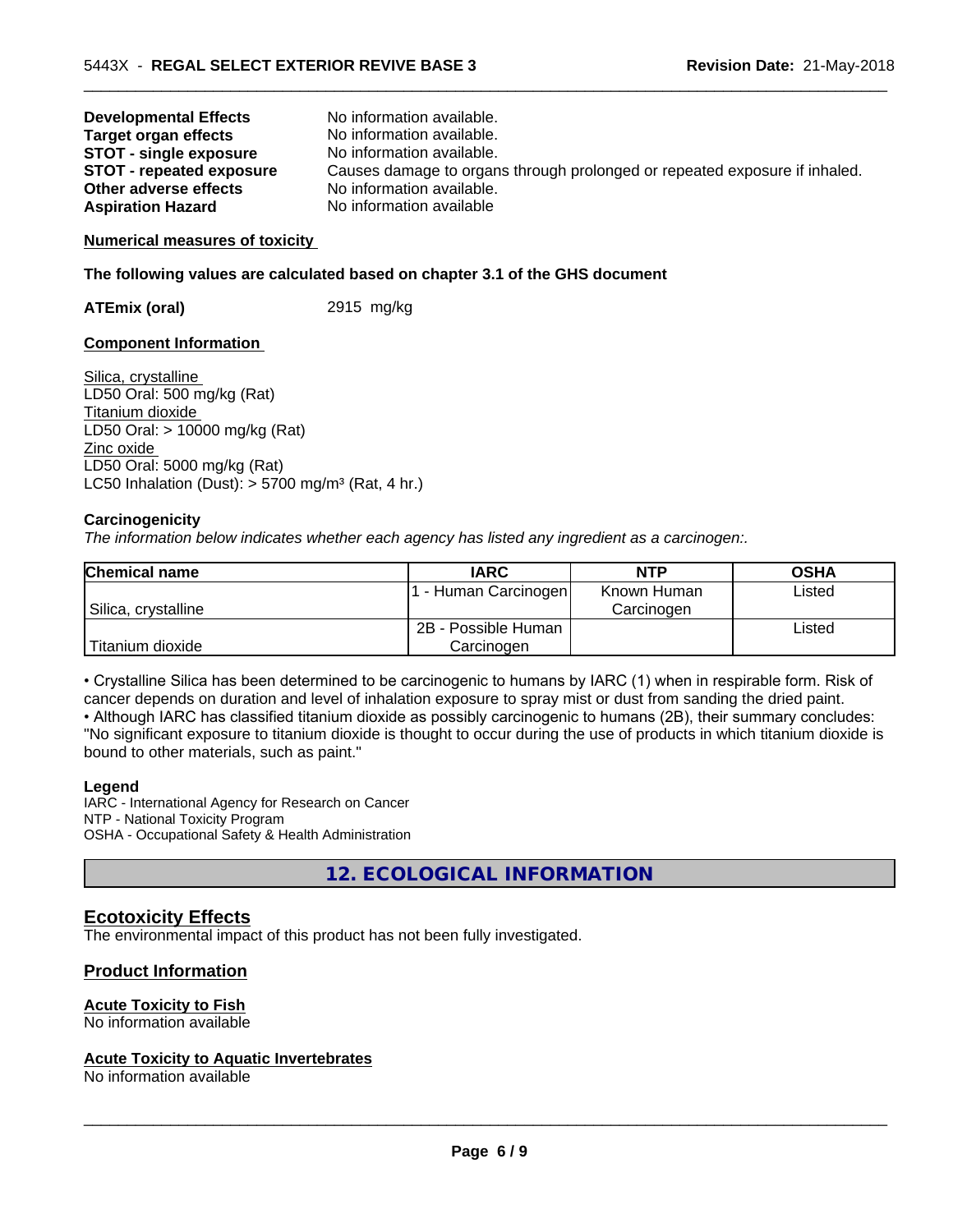### **Acute Toxicity to Aquatic Plants**

No information available

### **Persistence / Degradability**

No information available.

#### **Bioaccumulation**

No information available.

### **Mobility in Environmental Media**

No information available.

#### **Ozone**

No information available

# **Component Information**

# **Acute Toxicity to Fish**

Titanium dioxide  $\overline{\text{LC50:}}$  > 1000 mg/L (Fathead Minnow - 96 hr.)

# **Acute Toxicity to Aquatic Invertebrates**

No information available

### **Acute Toxicity to Aquatic Plants**

No information available

|                                  | 13. DISPOSAL CONSIDERATIONS                                                                                                                                                                                               |
|----------------------------------|---------------------------------------------------------------------------------------------------------------------------------------------------------------------------------------------------------------------------|
| <b>Waste Disposal Method</b>     | Dispose of in accordance with federal, state, and local regulations. Local<br>requirements may vary, consult your sanitation department or state-designated<br>environmental protection agency for more disposal options. |
|                                  | 14. TRANSPORT INFORMATION                                                                                                                                                                                                 |
| <b>DOT</b>                       | Not regulated                                                                                                                                                                                                             |
| <b>ICAO/IATA</b>                 | Not regulated                                                                                                                                                                                                             |
| <b>IMDG/IMO</b>                  | Not regulated                                                                                                                                                                                                             |
|                                  | <b>15. REGULATORY INFORMATION</b>                                                                                                                                                                                         |
| <b>International Inventories</b> |                                                                                                                                                                                                                           |

 $\overline{\phantom{a}}$  ,  $\overline{\phantom{a}}$  ,  $\overline{\phantom{a}}$  ,  $\overline{\phantom{a}}$  ,  $\overline{\phantom{a}}$  ,  $\overline{\phantom{a}}$  ,  $\overline{\phantom{a}}$  ,  $\overline{\phantom{a}}$  ,  $\overline{\phantom{a}}$  ,  $\overline{\phantom{a}}$  ,  $\overline{\phantom{a}}$  ,  $\overline{\phantom{a}}$  ,  $\overline{\phantom{a}}$  ,  $\overline{\phantom{a}}$  ,  $\overline{\phantom{a}}$  ,  $\overline{\phantom{a}}$ 

# **TSCA: United States** Yes - All components are listed or exempt.

| TOUA. UNITED STATES | res - All components are ilsted or exempt. |
|---------------------|--------------------------------------------|
| <b>DSL: Canada</b>  | Yes - All components are listed or exempt. |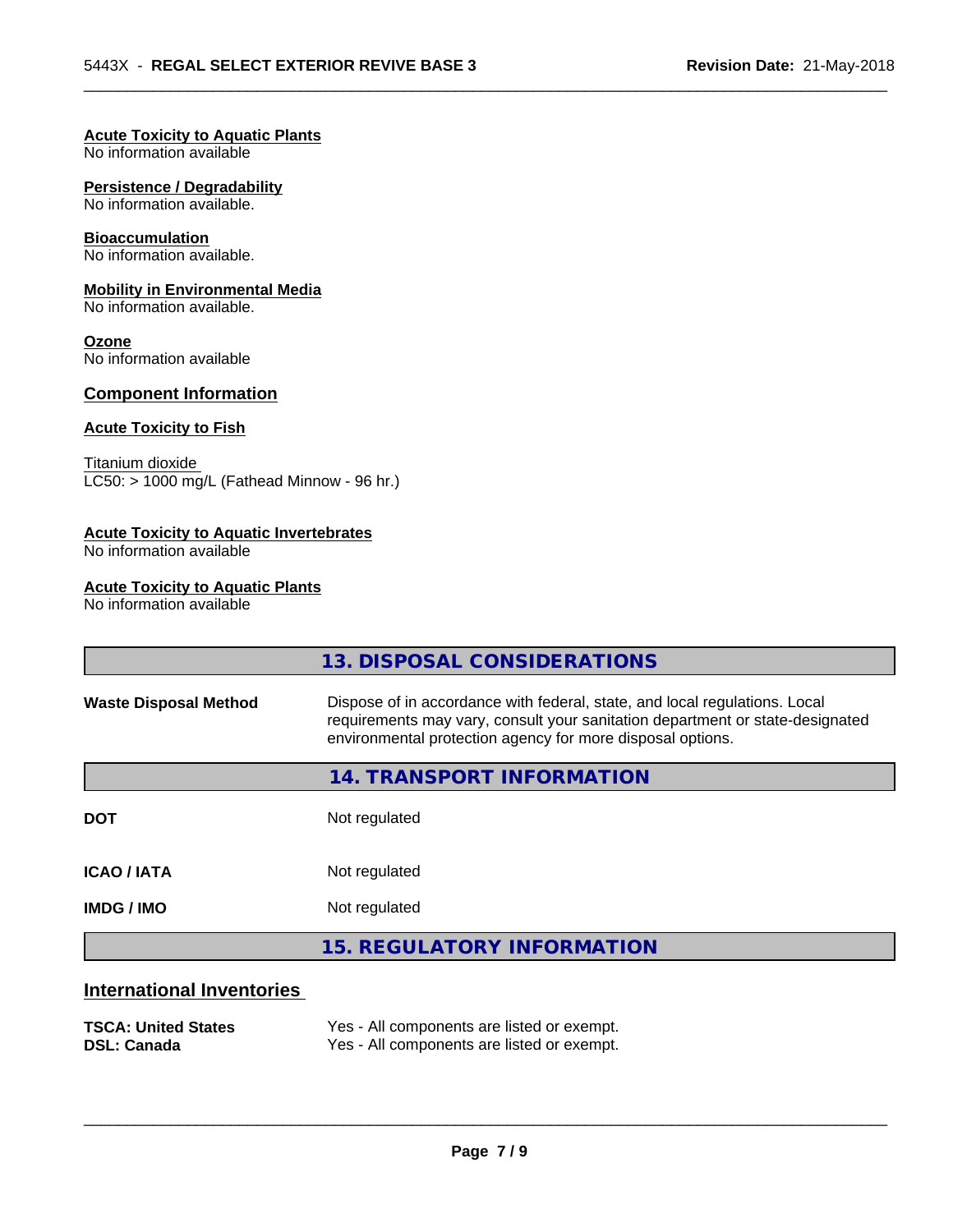# **Federal Regulations**

### **SARA 311/312 hazardous categorization**

| Acute health hazard               | Nο  |
|-----------------------------------|-----|
| Chronic Health Hazard             | Yes |
| Fire hazard                       | Nο  |
| Sudden release of pressure hazard | N٥  |
| Reactive Hazard                   | N٥  |

### **SARA 313**

Section 313 of Title III of the Superfund Amendments and Reauthorization Act of 1986 (SARA). This product contains a chemical or chemicals which are subject to the reporting requirements of the Act and Title 40 of the Code of Federal Regulations, Part 372:

| <b>Chemical name</b> | CAS No.   | Weight-% | <b>CERCLA/SARA 313</b>     |
|----------------------|-----------|----------|----------------------------|
|                      |           |          | (de minimis concentration) |
| Zinc oxide           | 1314-13-2 |          |                            |

 $\overline{\phantom{a}}$  ,  $\overline{\phantom{a}}$  ,  $\overline{\phantom{a}}$  ,  $\overline{\phantom{a}}$  ,  $\overline{\phantom{a}}$  ,  $\overline{\phantom{a}}$  ,  $\overline{\phantom{a}}$  ,  $\overline{\phantom{a}}$  ,  $\overline{\phantom{a}}$  ,  $\overline{\phantom{a}}$  ,  $\overline{\phantom{a}}$  ,  $\overline{\phantom{a}}$  ,  $\overline{\phantom{a}}$  ,  $\overline{\phantom{a}}$  ,  $\overline{\phantom{a}}$  ,  $\overline{\phantom{a}}$ 

# **Clean Air Act,Section 112 Hazardous Air Pollutants (HAPs) (see 40 CFR 61)**

This product contains the following HAPs:

*None*

# **US State Regulations**

# **California Proposition 65**

**AVIMARNING:** Cancer and Reproductive Harm– www.P65warnings.ca.gov

# **State Right-to-Know**

| <b>Chemical name</b>   | <b>Massachusetts</b> | . Jersev<br><b>New</b> | Pennsylvania |
|------------------------|----------------------|------------------------|--------------|
| Silica.<br>crystalline |                      |                        |              |
| Titanium dioxide       |                      |                        |              |
| Zinc oxide             |                      |                        |              |

### **Legend**

X - Listed

# **16. OTHER INFORMATION**

| HMIS -                                                                                                                          | Health: 1* | <b>Flammability: 0</b> | <b>Reactivity: 0</b> | $PPE: -$ |
|---------------------------------------------------------------------------------------------------------------------------------|------------|------------------------|----------------------|----------|
| <b>HMIS Legend</b><br>0 - Minimal Hazard<br>1 - Slight Hazard<br>2 - Moderate Hazard<br>3 - Serious Hazard<br>4 - Severe Hazard |            |                        |                      |          |